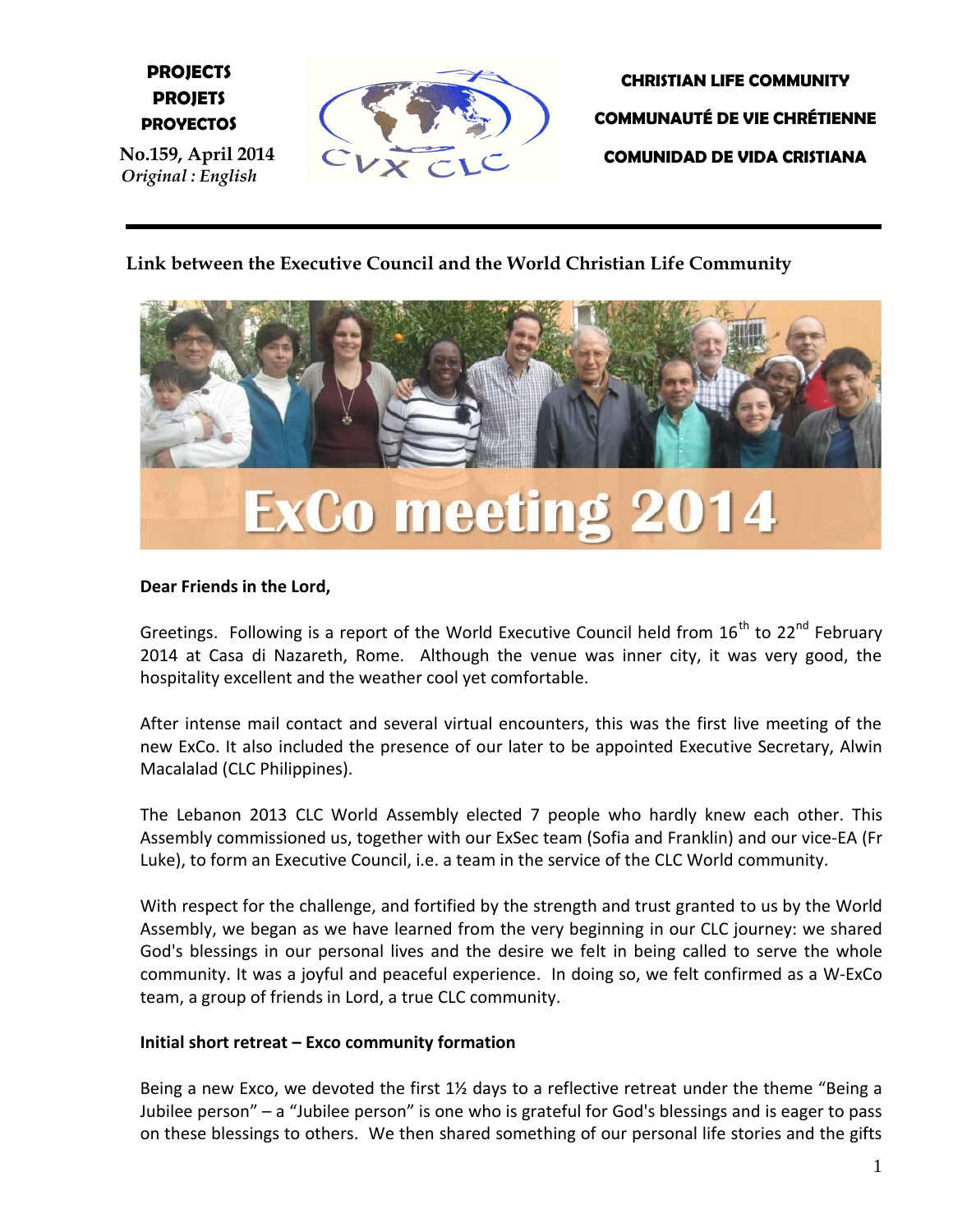we might bring to Exco tasks during its 5 year term of office. It was a very good introduction to our forthcoming years together as Exco and quite instrumental in beginning to develop in us a sense of community on mission.

## **Visits to the Pontifical Council for the Laity and other organisations**

As in previous years, Exco visited the Pontifical Council for the Laity. Unfortunately, on this occasion, the President, Cardinal Stanislaw Rylko was not available but a very useful time was spent with his Secretary, Mgr Josef Clemens and assistant Phillip Milligan. Discussions from our side revolved around the World Assembly in Lebanon, our 450<sup>th</sup> anniversary, our "frontiers", and the CLC situation in various regions. From his side, Mgr Clemens raised the matters of CLC growth, CLC formation outreach and the faith in Europe - and the role of the laity there.

In addition to the above, some EXCO members took the opportunity while being in Rome to meet with some members of the Jesuit Curia and other Church organizations to facilitate the paths for future collaboration. A further very useful meeting was held with CLC Italy to discuss our presence at the Catholic Inspired Non-Government Organisation Forum (at the Food and Agriculture Organisation of the United Nations). Here, CLC continues to engage in dialogue and advocacy strengthening Christian witness at the international level in the interests of fundamental human rights and basic human needs.

#### **Meeting with Fr General Adolfo Nicolas SJ**

Once again, this meeting was an inspiring address within which Fr Nicolas picked up some themes he addressed in Lebanon and to which he gave special emphases. He especially referred to:

*The lessons to be learned from the "wisdom language" of Asia:* He stated that, to those outside our faith, we have nothing to say  $-$  ie, if we continue to use our traditional doctrinal language. We need "wisdom language", the "wisdom of humanity" understood by all. He cited Pope Francis as an exemplar in this matter reaching out to more than just the institution of the Church.

*Engagement with the Church, in the world:* We join with the Church in engaging in all the major shifts and revolutions in the world, in a way that is prophetic ie revealing what is hidden, in a language that is understood, and equally tuned to humanity as well as God. He quoted the church's role in the evolution of the institution of marriage as an example.

*Our themes and dispositions:* Following Pope Francis' example, we emphasize mercy, forgiveness, love, friendship, and joy – and always staying close to reality, enlightened by Ignatian Spirituality.

*Future CLC directions:* Fr Nicolas encouraged us to use our organizational flexibility to adapt to the needs of the time, eg in developing stronger regional presences, capable of cross-national action, and prepared to think and act boldly.

Once again, we were grateful for the time Fr Nicolas spent with us. And we ask ourselves at all levels, "How can CLC participate in this ongoing renewal of the Church in the world?"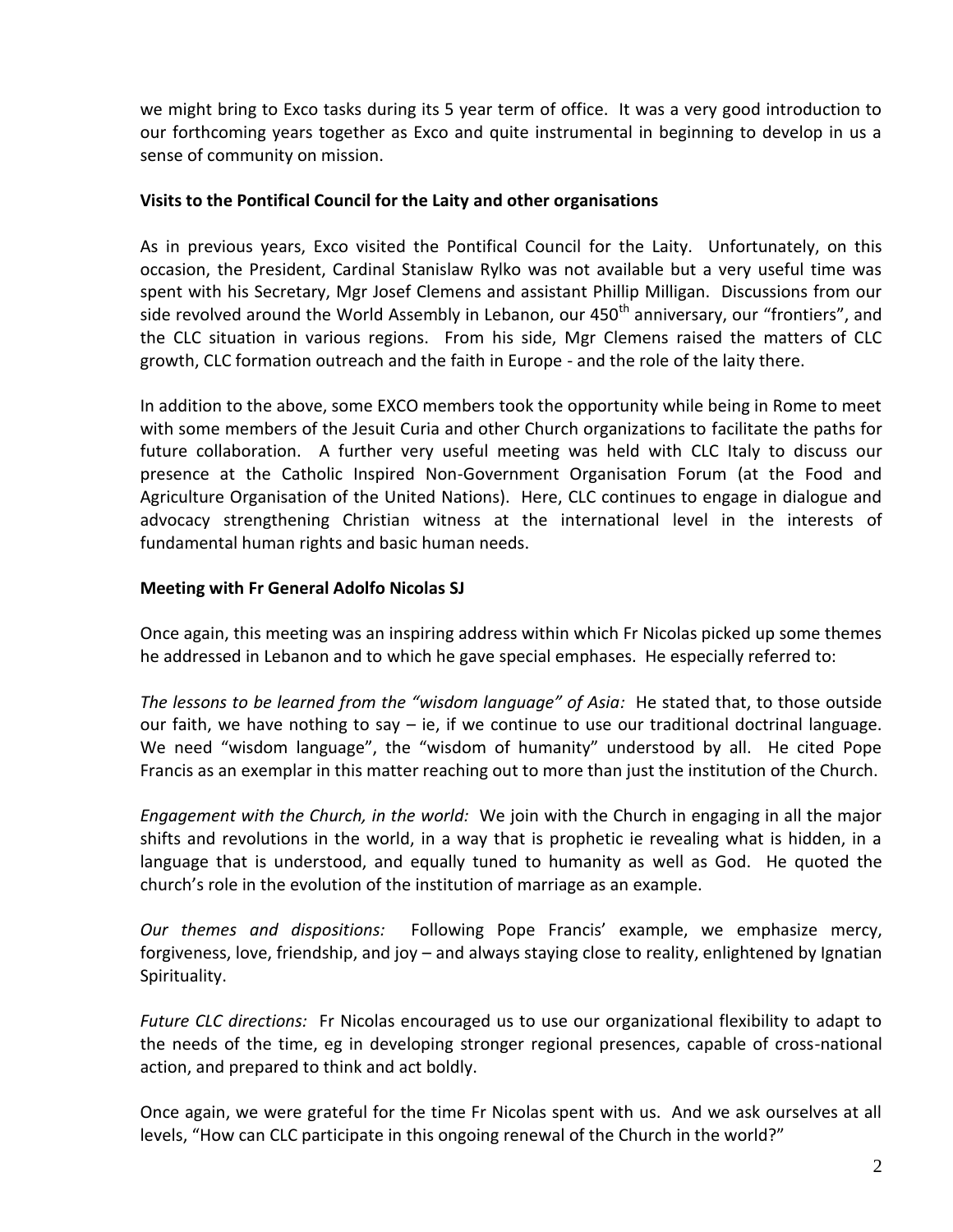## **Activities and events over the coming 5 years**

In contemplating the next five years, we reviewed the Lebanon final document recapturing a sense of the spirit of the Assembly, its implied mandate, and the Assembly hopes for this term. In doing so, we were also conscious of the wider movements within the church and the role of our global community in this context. Against this background, Exco members offered reflections on more specific possibilities over the coming 5 years.

These possibilities, all largely deriving from the Lebanon document, were then expressed in terms of projects that were categorized under the two broad headings of "Frontiers" and "Our Lay, Ignatian Identity". Under "Frontiers", we included Family, Youth, Poverty and Globalization and Ecology. Under the category "Our Lay Ignatian Identity", we included Clarity of Membership and Commitment, Formation, Leadership, Collaboration, Wisdom Language and Clarity of our vocation as Ignatian, Lay, and CLC". There were further categories of "World Community" which includes especially Regional Processes and a category of "CLC Office (Rome) Matters" which includes Finances, Structures and Communication. These are all dealt with in the subsequent sections of this report.

#### **Frontiers and Lay Ignatian Identity - Process**

The Exco broke into two teams to address these two broad categories. We then took time to address each of these categories and the projects contained within them as follows:

- Person responsible generally, an Exco person
- Objectives addressing the purpose of and hopes for the Project
- Time frames these were worked out based on urgency and the availability of the 5 year term
- Other factors teams also looked at tasks, resources, and special competencies needed etc.
- Other persons involved in addressing these matters, Exco acknowledges the depth of experience, faith and commitment of its members world-wide, so apparent at the recent world Assembly, and seeks to include their contributions where possible in these projects.

Overall, this process was the central item on the Exco agenda. In undertaking this work, Exco sought to be as faithful as possible to the World Assembly mandate, not overambitious, yet comprehensive and producing a worthwhile result.

#### **World Community - Regional reflections**

Opening discussion on this topic emphasised the importance of CLC Regional arrangements and their integration into wider CLC structures and processes. At the same time, we respect CLC Region's proactivity and that they are well placed to encourage formation and mission in their part of the world. In all this, we collectively also seek to keep the spirit of the World Assembly growing and supporting each other in whatever ways possible.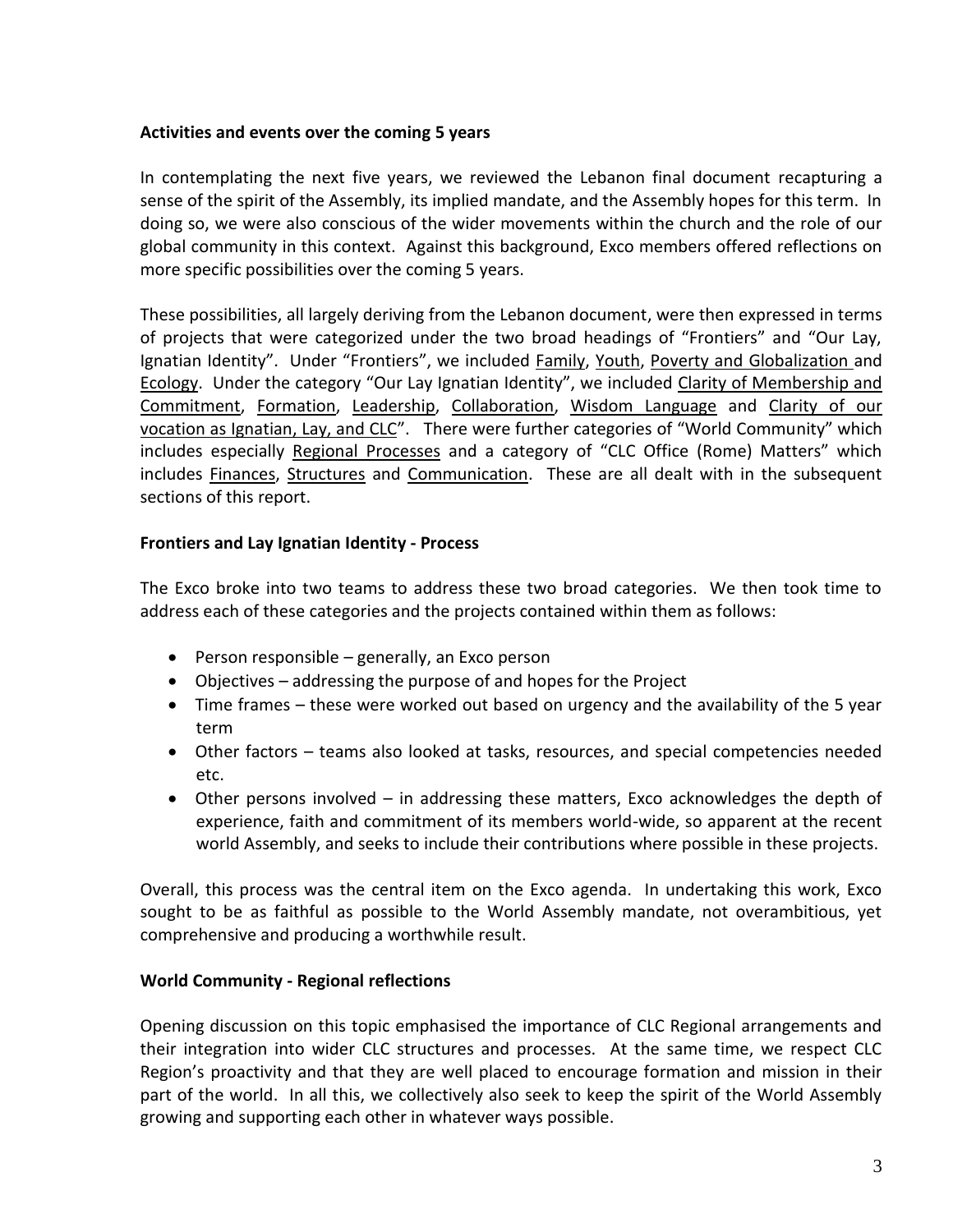Exco members then shared reflections on the various CLC Regions. While the significant variation in structures and processes was noted, it was agreed that such diversity was helpful in accommodating growth and best meeting regional needs. Some observations:

- Some Regions emphasized the importance of quarterly on-line virtual meetings. These had proved successful in the past, eg in Latin America, and recently in the Middle East, and were relatively easily established. They built community, opened up discussion on a wide range of issues, the sharing of good ideas – and it doesn't cost very much.
- Strong support was given to regionally based formation programs. These would need to arise from within the regions according to their needs.
- In some regions, more emphasis would need to be given to the transmission of Ignatian spirituality, support for younger communities and formation for mission.
- Some regions are still struggling to establish themselves. A common interest exists in developing communications and sharing resources eg in formation, training of guides, creating immersion experiences. There is much to be gained from trans-national cooperation and collaboration

Efforts will continue to support CLC Regional development especially in the light of their emerging role in CLC life.

## **CLC Office (Rome) Matters**

## **1. Change of Executive Secretary and World Vice-EA**

Over the period of this Exco's term, we will see changes in the existing appointments in the CLC (Rome) Secretariat. Firstly, the term of office for Franklin Ibanez and Sofia Montañez (Executive Secretariat team) comes to an end around October this year. We thank Franklin and Sofia for their very significant contribution to CLC life over the last 4-5 years. At about the same time, we welcome their replacements, Alwin and Rojean Macalalad from CLC (Philippines). In addition, late this year, we will commence the process for the replacement in February 2016 of our World Vice-EA, Fr Luke Rodrigues SJ.

## **2. Finances**

Exco received various inter-related financial information reports ie, on the World Assembly, the World Community Operating Budget (2014-2018), communities' dues, and membership figures. There are many issues associated with the management of these accounts but, overall, the situation is steady. We still, of course, remain dependent upon all national communities meeting their dues obligations (and on time) and also assisting with our "donations" arrangement to smooth out long term adjustment to various national community obligations (this is due to right itself in 2017). A full financial report to national communities will be sent out in April.

CLC also has two other small accounts for Apostolic Works and Formation. These limited funds are available and have been used to support modest projects in different parts of the world.